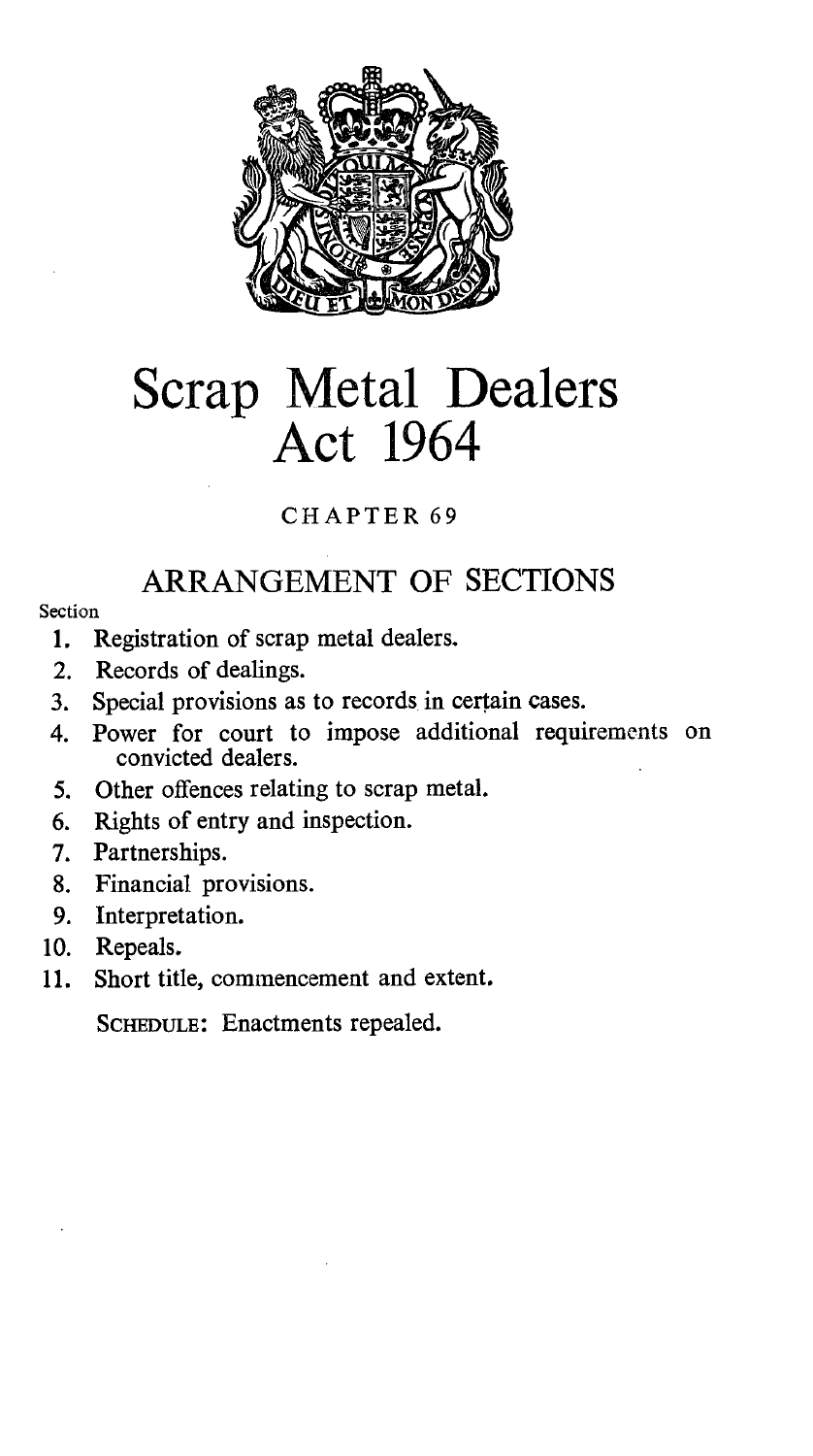

1964 CHAPTER 69

An Act to amend the law relating to dealers in scrap metal and similar goods, and to dealers in marine stores, and for purposes connected therewith.

[31st July 1964]

E IT ENACTED by the Queen's most Excellent Majesty, by and with the advice and consent of the Lords Spiritual and Temporal, and Commons, in this present Parliament assembled, and by the authority of the same, as follows:—

1.—(1) Every local authority shall maintain a register of per- Registration of sons carrying on business in their area as scrap metal dealers ; scrap metal and, after the expiration of three months beginning with the dealers. commencement of this Act, no person shall carry on business as a scrap metal dealer in the area of a local authority unless the appropriate particulars relating to him are for the time being entered in the register maintained by the authority under this section.

(2) For the purposes of this section a person carrying on business as a scrap metal dealer shall be treated as carrying on that business in the area of a local authority if, but only if,-

- $(a)$  a place in that area is occupied by him as a scrap metal store, or
- (b) no place is occupied by him as a scrap metal store, whether in that area or elsewhere, but he has his usual place of residence in that area, or
- (c) no place is occupied by him as a scrap metal store, whether in that area or elsewhere, but a place in that area is occupied by him wholly or partly for the purposes of that business.

(3) Any person at the commencement of this Act carrying on, or thereafter proposing to carry on, business as a scrap metal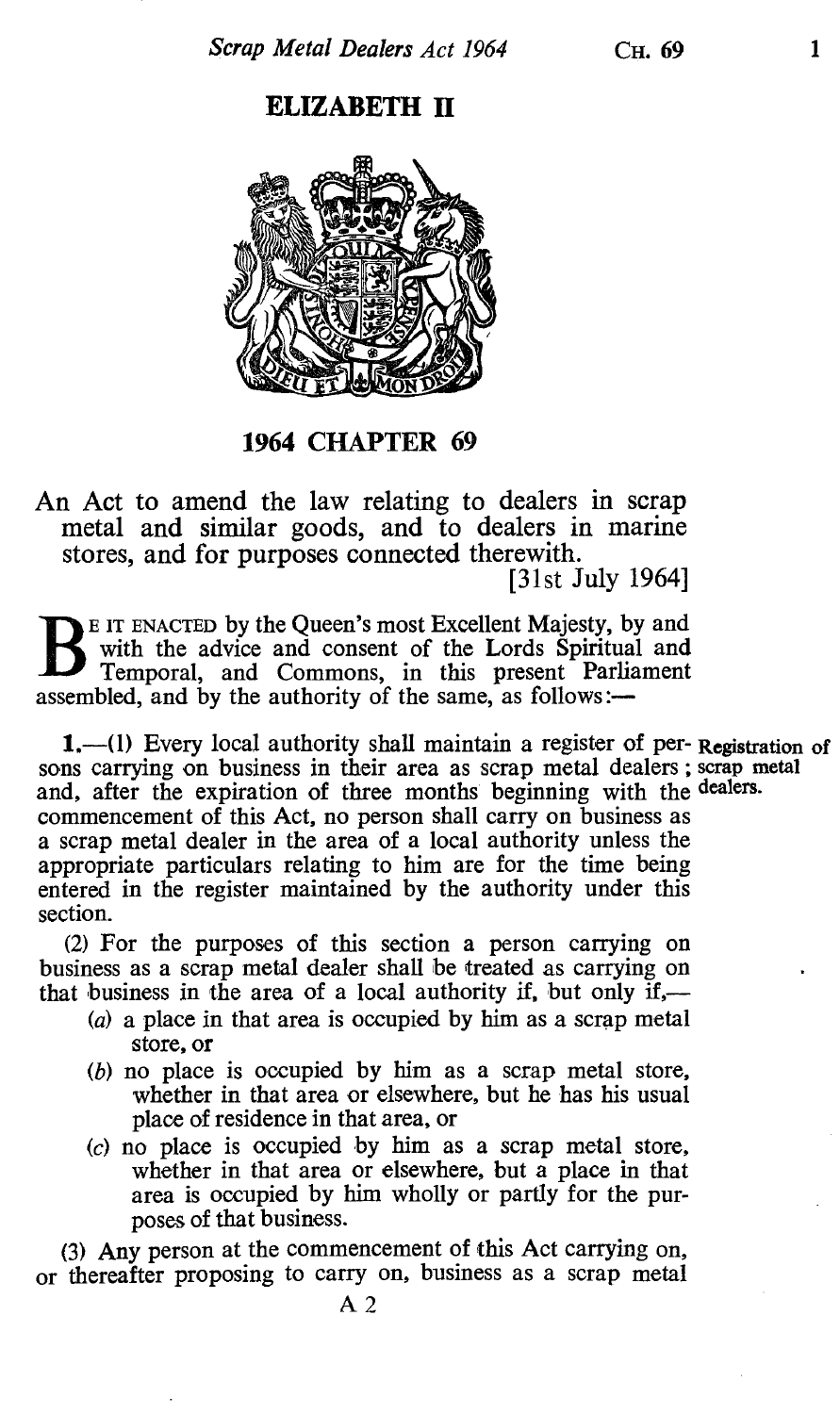dealer in the area of a local authority may apply to the authority, on furnishing the authority in writing with the appropriate particulars relating to him, or, as the case may be, with what would be the appropriate particulars relating to him if he were then carrying on the business, to enter those particulars in the register maintained by the authority under this section ; and where such an application is made, the local authority shall thereupon enter those particulars relating to the applicant in the register.

(4) For the purposes of this section the appropriate particulars relating to a scrap metal dealer, in relation to the area of a local authority, are-

(a) the full name of the dealer ;

 $(b)$  the address-

(i) if the dealer is an individual, of his usual place of residence ;

(ii) if the dealer is a body corporate, of its registered or principal office ;

- (c) the address of each place in the area (if any) which is occupied by the dealer as a scrap metal store ;
- (d) if the business is carried on in the circumstances mentioned in subsection  $(2)(b)$  of this section, the fact that the business is so carried on ;
- (e) if the business is carried on in the circumstances mentioned in subsection  $(2)(c)$  of this section, the fact that the business is so carried on, and the address of the place which is occupied by the dealer as mentioned in that paragraph.

(5) Where the appropriate particulars relating to a scrap metal dealer are for the time being entered in the register maintained by a local authority under this section,—

- (a) if any event occurs which involves an alteration of those particulars, the dealer shall give notice of the alteration to the local authority and the authority shall thereupon amend the register accordingly ;
- (b) if the dealer ceases to carry on business as a scrap metal dealer in the area of the local authority, he shall give notice of that fact to the authority and the authority shall thereupon cancel the entry relating to him in the register ;

and any notice required to be given to a local authority under this subsection shall be given within the period of twenty-eight days beginning with the day on which the event in question occurs.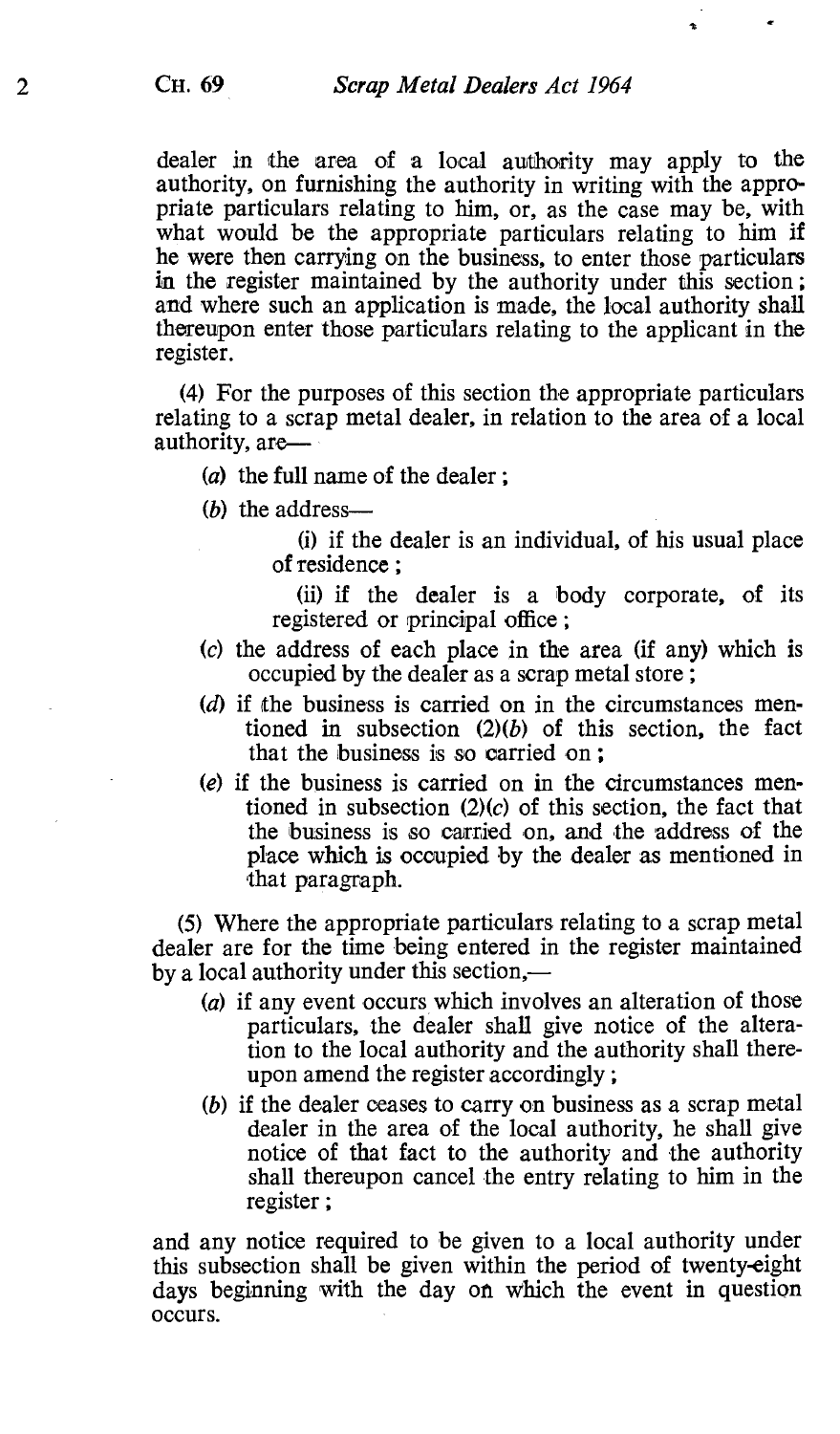entry is made : and-

(6) The entry of the appropriate particulars relating to a scrap metal dealer in the register maintained by a local authority under this section shall include a note of the day on which the

- (a) any such entry shall be cancelled by the authority at the end of the period of three years beginning with the said day, unless before the end of that period the dealer applies to the authority for the registration to be continued for a further period of three years, and
- (b) where such an application has been made, the preceding paragraph shall apply, with respect to each successive period of three years, as if the reference in the paragraph to the said day were a reference to the day as from which the registration was last continued under that paragraph.

(7) Any person who carries on business as a scrap metal dealer in contravention of subsection (1) of this section, or who fails to comply with the requirements of subsection (5) of this section as to the notice specified in paragraph (a) thereof, shall be guilty of an offence, and liable on summary conviction to a fine not exceeding £100.

(8) Any person who fails to comply with the requirements of subsection (5) of this section as to the notice specified in paragraph (b) thereof shall be guilty of an offence and liable on summary conviction to a fine not exceeding  $£10$ .

(9) It shall be the duty of every local authority to enforce the preceding provisions of this section with respect to persons carrying on business as scrap metal dealers in their area.

(10) In relation to the carrying on of business as a scrap metal dealer by a local authority in their area, this section shall apply with the modifications that the following provisions, that is to say, subsection (3), subsection  $(6)(a)$  and  $(b)$ , and subsection  $(8)$ shall be omitted, and for subsection (5) there shall be substituted<br>the following subsection :  $-$ 

" (5) Where the appropriate particulars relating to a local authority who are carrying on business as a scrap metal dealer are for the time being entered in the register maintained by that local authority under this section,—

- (a) if any event occurs which involves the alteration of those particulars, the authority shall thereupon amend the register ;
- (b) if the local authority cease to carry on business as a scrap metal dealer in their area, they shall thereupon cancel the entry relating to them in the register."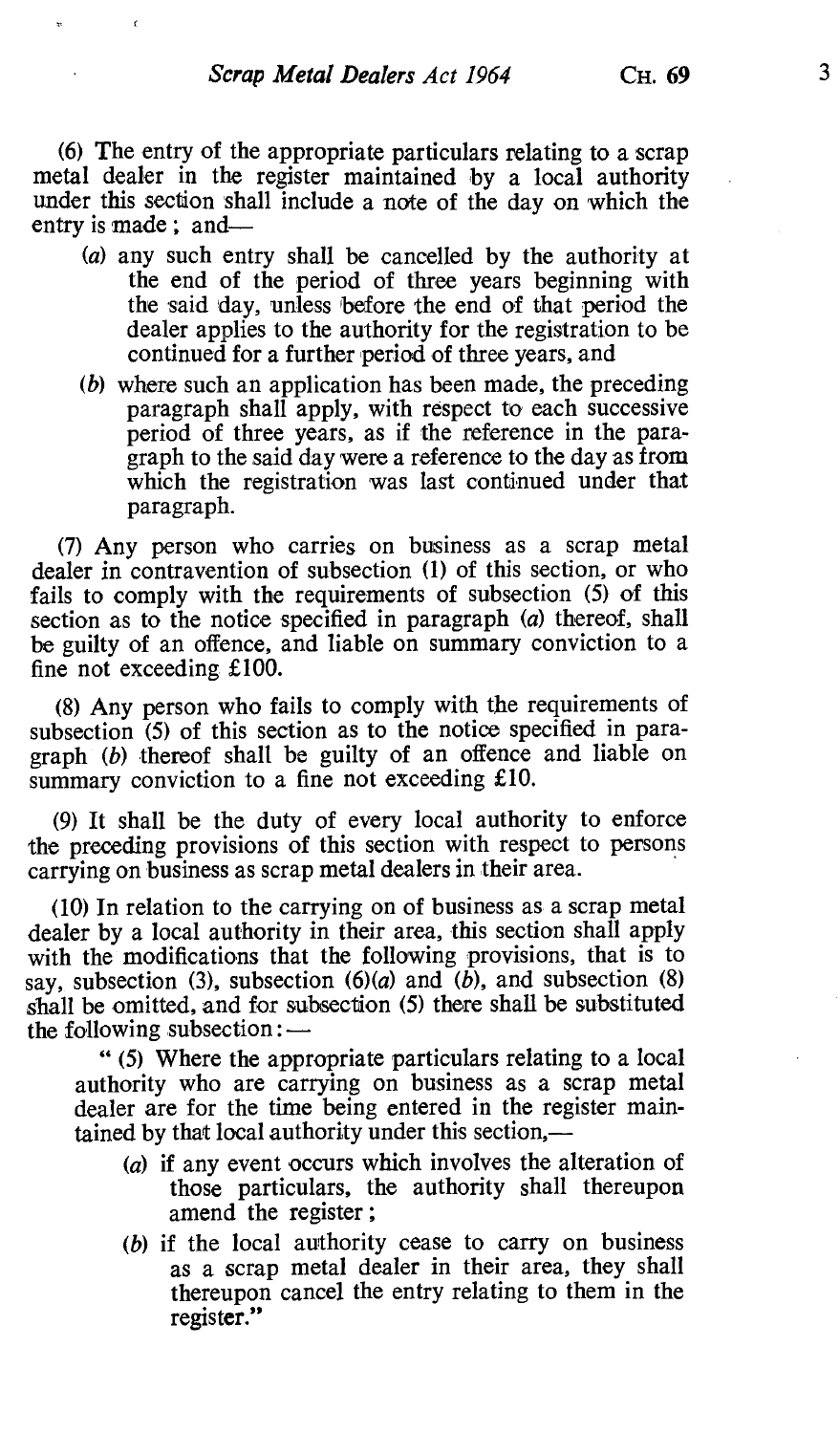Records of  $2,-(1)$  Subject to the provisions of this and the next follow-<br>dealings. in the section every set an metal dealer shall at each place occupied ing section, every scrap metal dealer shall, at each place occupied by him as a scrap metal store, keep a book for the purposes of this section, and shall enter in the book the particulars required by this section with respect to-

- (a) all scrap metal received at that place, and
- (b) all scrap metal either processed at, or despatched from, that place:

Provided that at any such place a scrap metal dealer may at his option keep two books for the purposes of this section, one for recording the said particulars with respect to scrap metal falling within paragraph (a) of this subsection and the other for recording the said particulars with respect to scrap metal falling within paragraph  $(b)$  thereof, but shall not at any one place and at any one time have in use, for the purposes of this section, more than one book for recording the said particulars with respect to scrap metal falling within each of those paragraphs.

(2) The said particulars, in the case of scrap metal falling within paragraph  $(a)$  of the preceding subsection, are-

- (a) the description and weight of the scrap metal ;
- (b) the date and time of the receipt of the scrap metal ;
- (c) if the scrap metal is received from another person, the full name and address of that person ;
- (d) the price, if any, payable in respect of the receipt of the scrap metal, if that price has been ascertained at the time when the entry in the book relating to that scrap metal is to be made ;
- (e) where the last preceding paragraph does not apply, the value of the scrap metal at the time when the entry is to be made as estimated by the dealer ;
- (f) in the case of scrap metal delivered at the place in question by means of a mechanically propelled vehicle bearing a registration mark (whether the vehicle belongs to the dealer or not), the registration mark borne by the vehicle.

(3) The said particulars, in the case of scrap metal falling within subsection  $(1)(b)$  of this section, are-

- (a) the description and weight of the scrap metal;
- (b) the date of processing or, as the case may be, despatch of the scrap metal, and, if processed, the process applied ;
- (c) in the case of scrap metal despatched on sale or exchange, the full name and address of the person to whom the scrap metal is sold or with whom it is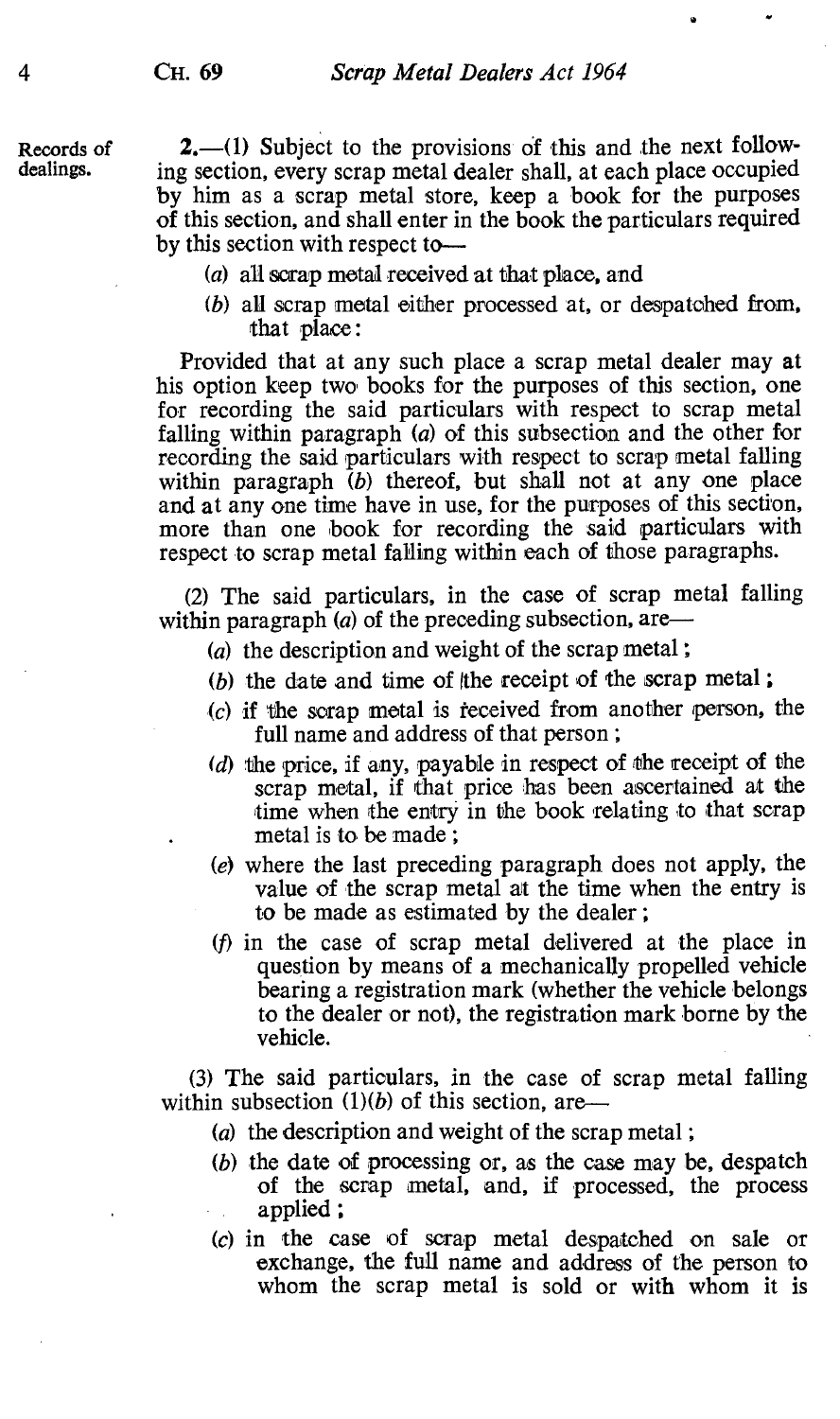exchanged, and the consideration for which it is sold or exchanged;

(d) in the case of scrap metal processed or despatched otherwise than on sale or exchange, the value of the scrap metal immediately before its processing or dispatch as estimated by the dealer.

(4) Any particulars required to be entered in a book by virtue of the preceding provisions of this section, in respect of scrap metal falling within subsection  $(1)(a)$  of this section, shall be so entered immediately after the receipt of the scrap metal at the place in question ; and any particulars so required to be entered, in respect of scrap metal falling within subsection  $(l)(b)$  of this section, shall be so entered immediately after the processing or despatch.

(5) Any book kept by a person in pursuance of subsection (1) of this section shall be a bound book kept exclusively for the purposes of this section and shall be retained by him until the end of the period of two years beginning with the day on which the last entry was made in the book.

(6) Any person who fails to comply with any of the requirements imposed on him by this section shall be guilty of an offence and liable on summary conviction to a fine not exceeding £100.

(7) In this section " processing ", in relation to scrap metal, includes melting down and any other process whereby the material ceases to be scrap metal, but does not include dismantling or breaking up, and " processed " shall be construed accordingly.

3.-(1) Where a person, who is registered by a local authority Special under this Act as a scrap metal dealer, satisfies the authority that provisions as the carries on, or proposes to carry on, the business of a scrap certain cases. metal dealer as part of the business of an itinerant collector, and not otherwise, the authority may make an order directing that, while the order remains in force, he shall be exempt from the requirements of the last preceding section, but instead shall be subject to the following requirements, that is to say,—

- $(a)$  that, on the sale by him of any scrap metal, he shall obtain from the purchaser a receipt showing the weight of the scrap metal comprised in the sale and the aggregate price at which it is sold ; and
- (b) that he shall keep every such receipt as he is required to obtain under the preceding paragraph, until the end of the period of two years beginning with the day on which the receipt is obtained, in such a way as to be able to produce it on demand to any person authorised,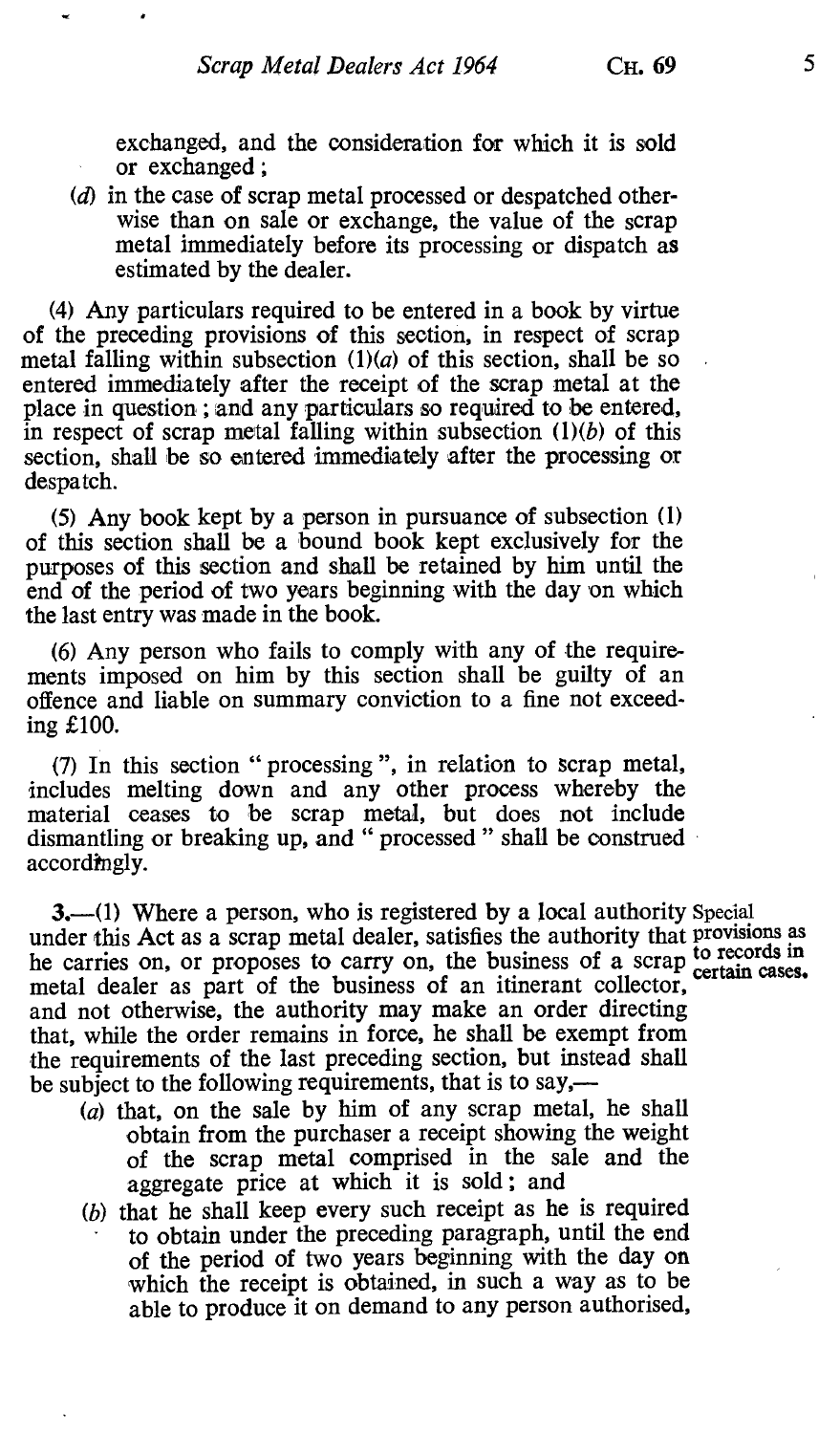in accordance with the following provisions of this Act, to require its production.

(2) A local authority shall not make an order under the preceding subsection except after consultation with the chief officer of police for the police area (or, if more than one, for every police area) in which the area of the local authority, or any part of their area, is comprised.

(3) An order under subsection (1) of this section may be revoked at any time by the local authority by whom it was made.

(4) Any person who fails to comply with any of the requirements imposed on him by virtue of the foregoing provisions of this section shall be guilty of an offence and liable on summary conviction to a fine not exceeding £100.

(5) Where a scrap metal dealer does not occupy any place as a scrap metal store, but for the time being no order under subsection (1) of this section is in force exempting him from the requirements of the last preceding section, the provisions of that section shall apply to him subject to the following modifications, that is to say $\overline{a}$ .

- (a) any reference to keeping a book at each place occupied by the dealer as a scrap metal store shall be construed as a reference to keeping a book either at his usual place of residence or at any other place occupied by him wholly or partly for the purposes of his business as a scrap metal dealer ;
- (b) any reference to the receipt of scrap metal at a place shall be construed as a reference to the receipt of scrap metal for the purposes of that business ;
- (c) any reference to the processing of scrap metal at a place, or to the despatch of scrap metal from a place, shall be construed as a reference to the disposal of scrap metal in the course of that business ;
- (d) subsection (4) of that section shall be omitted, and any particulars required to be entered in a book by virtue of this subsection shall be so entered as soon as is practicable.

(6) Where a scrap metal dealer occupies a place as a scrap metal store, but for the time being no order under subsection (1) of this section is in force exempting him from the requirements of the last preceding section, and any scrap metal is, for the

 $\mathbf{t}$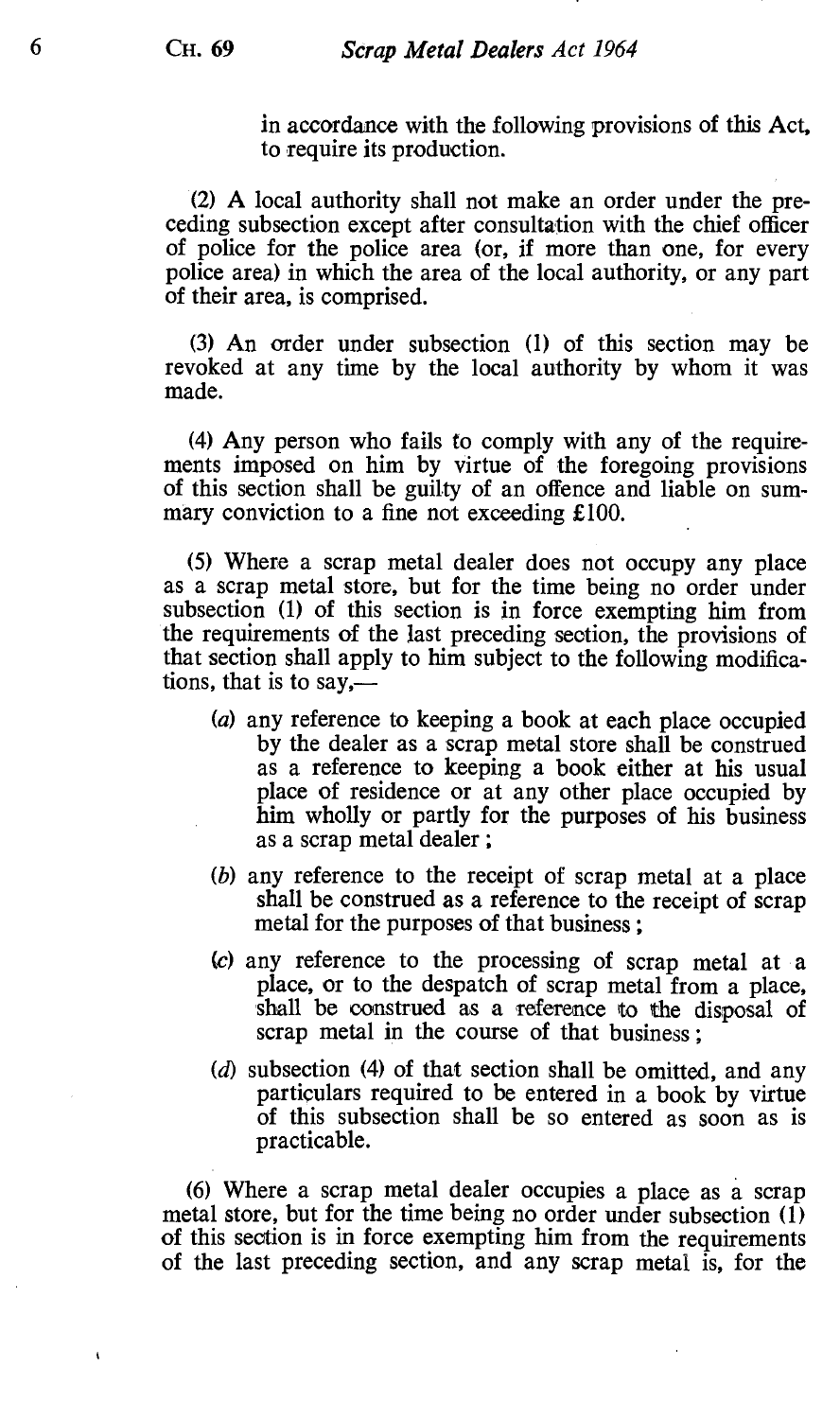purposes of his business as a scrap metal dealer, received otherwise than at a place so occupied by him and is disposed of in the course of that business without its being received at such a place, then-

(a) the obligation imposed by subsection (1) of the last preceding section to enter particulars in a book or books shall extend to the entry, as soon as is practicable, of the like particulars with respect to that scrap metal as would be required by subsections  $(2)$  and  $(3)$ of the last preceding section if they were modified so that-

> (i) any reference therein to the receipt of scrap metal at a place were construed as a reference to the receipt of scrap metal for the purposes of that business ; and

> (ii) any reference therein to the processing of scrap metal at a place or to the despatch of scrap metal from a place, were construed as a reference to the disposal of scrap metal in the course of that business ;

- (b) if the dealer occupies more than one place as a scrap metal store, the particulars required by virtue of the preceding paragraph shall be entered in the book or books kept by him under the last preceding section at such of the places so occupied by him as is the nearer, or, as the case may be, the nearest, to the place at which the scrap metal is received for the purposes aforesaid ; and
- (c) subsection (4) of the last preceding section shall not have effect in relation to the particulars so required.
- $4.$  (1) Where a person— Power for
	- (a) is convicted of the offence of carrying on business as a additional scrap metal dealer in contravention of section  $1(1)$  of requirements<br>this Act or this Act, or
	- (b) being a person for the time being registered under this Act as a scrap metal dealer, is convicted of an offence under section 2 of this Act, or is convicted of any offence which, in the opinion of the court convicting him, is an offence involving dishonesty,

the court by which he is convicted may, if it thinks fit, make an order directing that, while the order is in force, he shall be subject to the requirements specified in the next following subsection, in addition to the requirements which apply to him under the preceding provisions of this Act.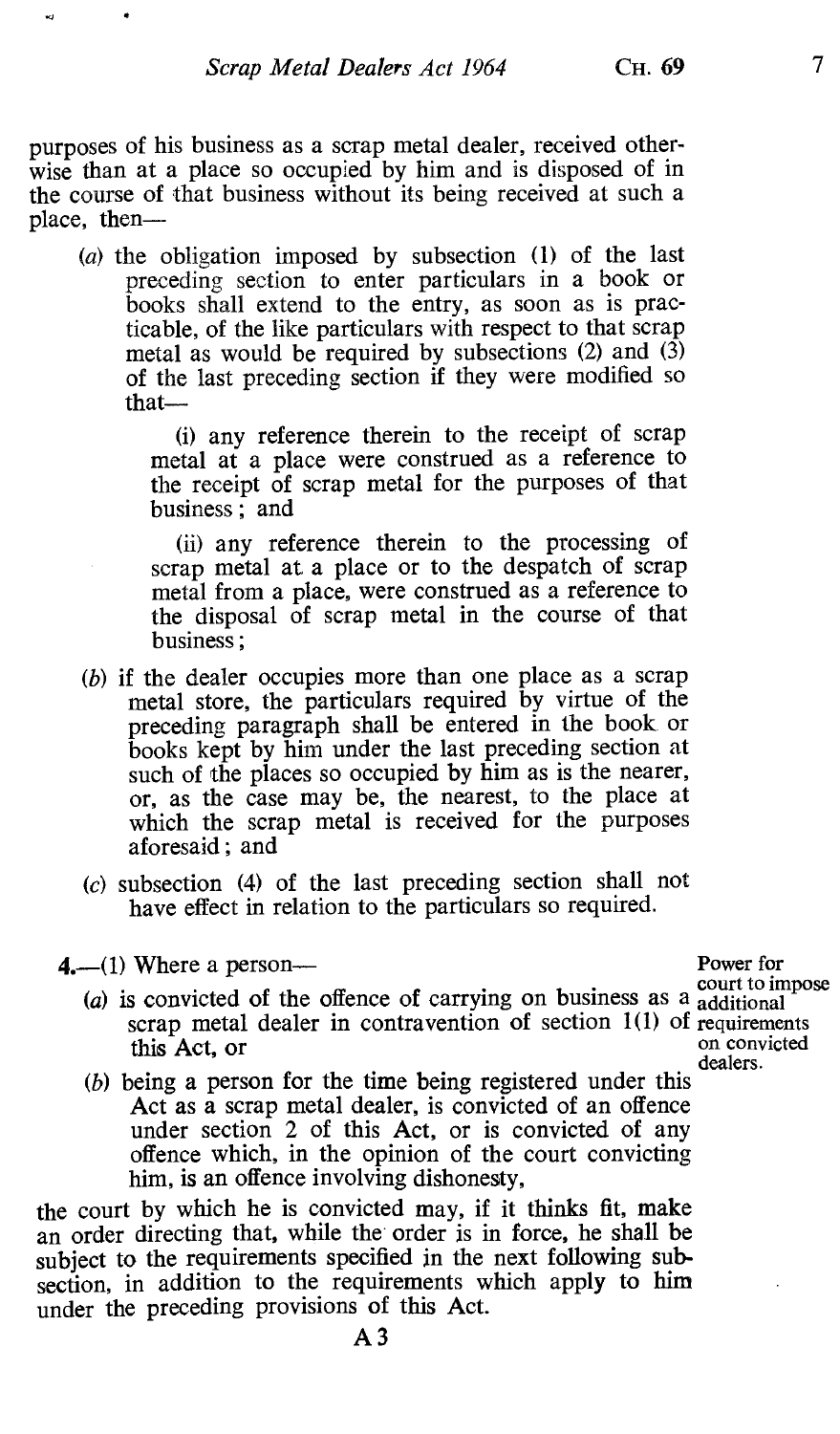(2) The said requirements are that, at any place occupied by him as a scrap metal store,—

- (a) no scrap metal shall be received between the hours of six o'clock in the evening and eight o'clock in the morning ;
- (b) all scrap metal received at that place shall be kept, in the form in which it is received there, for a period of not less than seventy-two hours beginning with the time when it is so received.

(3) An order under subsection (1) of this section shall specify a period, not exceeding two years, for which the order (if not revoked) is to remain in force ; and any such order may at any time, on the application of the person to whom the order relates, be revoked by the court by which the order was made.

(4) If any requirement of an order under subsection (1) of this section is contravened, the person to whom the order relates shall be guilty of an offence and liable on summary conviction to a fine not exceeding £100 and the court by which he is convicted may, if it thinks fit, make in relation to him a further order under that subsection.

Other offences relating to scrap metal.

5.—(1) If a scrap metal dealer acquires any scrap metal from a person apparently under the age of sixteen years, whether the scrap metal is offered by that person on his own behalf or on behalf of another person, he shall be guilty of an offence and liable on summary conviction to a fine not exceeding £10:

Provided that, where a person is charged with an offence under this subsection, it shall be a defence to prove that the person from whom he acquired the scrap metal was in fact of or over the age of sixteen years.

(2) Any person who, on selling scrap metal to a scrap metal dealer, gives the dealer a false name or false address shall be guilty of an offence and liable on summary conviction to a fine not exceeding £10.

Rights of entry and inspection.

 $6$ —(1) Subject to the provisions of this section, any constable shall have a right at all reasonable times—

(a) to enter and inspect any place for the time being entered in a register under section 1 of this Aat as a place which is occupied by a scrap metal dealer as a scrap metal store, or as a place which is occupied by a scrap metal dealer wholly or partly for the purposes of his business ;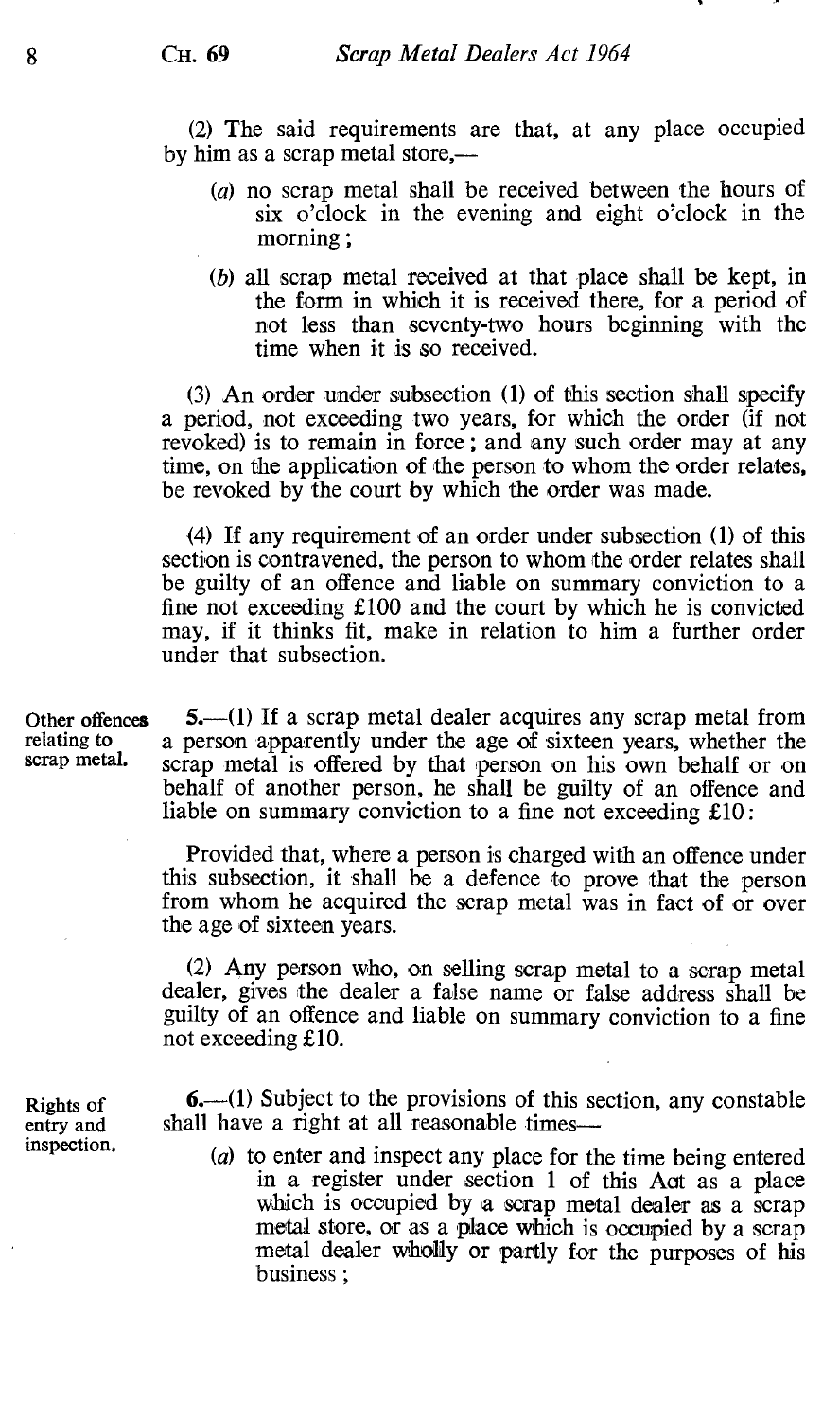(b) to require production of, and to inspect, any scrap metal kept at that place and any book which the dealer is required by this Act to keep at that place, or, as the case may be, any receipt which the dealer is required to keep as mentioned in section  $3(1)(b)$  of this Act. and to take copies of or extracts from any such book or receipt.

(2) Subject to the provisions of this section, if any officer of a local authority duly authorised in writing by the authority in that behalf has reasonable grounds for believing that a place in the area of the authority is being used as a scrap metal store, and that place is not for the time being entered in the register kept by the authority under section 1 of this Act as a place which is occupied as a scrap metal store, the officer shall have a right at any reasonable time, on producing (if required to do so) evidence of his authority, to enter that place for the purpose of ascertaining whether it is being used as a scrap metal store.

(3) If a justice of the peace is satisfied by information on oath that admission to a place specified in the information is reasonably required in order to secure compliance with the provisions of this Act, or to ascertain whether those provisions are being complied with, he may by warrant under his hand authorise a person having a right of entry to that place in accordance with the preceding provisions of this section to enter that place at any time within one month from the date of the warrant, if need be by force.

(4) Except under the authority of a warrant granted under the last preceding subsection, no person shall be entitled by virtue of this section to enter any place by force.

(5) Any person who obstructs the exercise of any right of entry or inspection conferred by this section, or who fails to produce any book or other document which a person has a right to inspect thereunder, shall be guilty of an offence and liable on summary conviction to a fine not exceeding £20.

7.-(1) In relation to any person who carries on, or proposes Partnerships. to carry on, the business of a scrap metal dealer in partnership with any other person,—

- (a) this Act shall have effect as if any reference to the occupation of a place by a person as a scrap metal store were a reference to the occupation of that place for the purposes of the partnership by that person, alone or jointly with a member of the partnership or by another member of the partnership alone ; and
- (b) the particulars which that person is required by section 1(3) of this Act to furnish shall include, in addition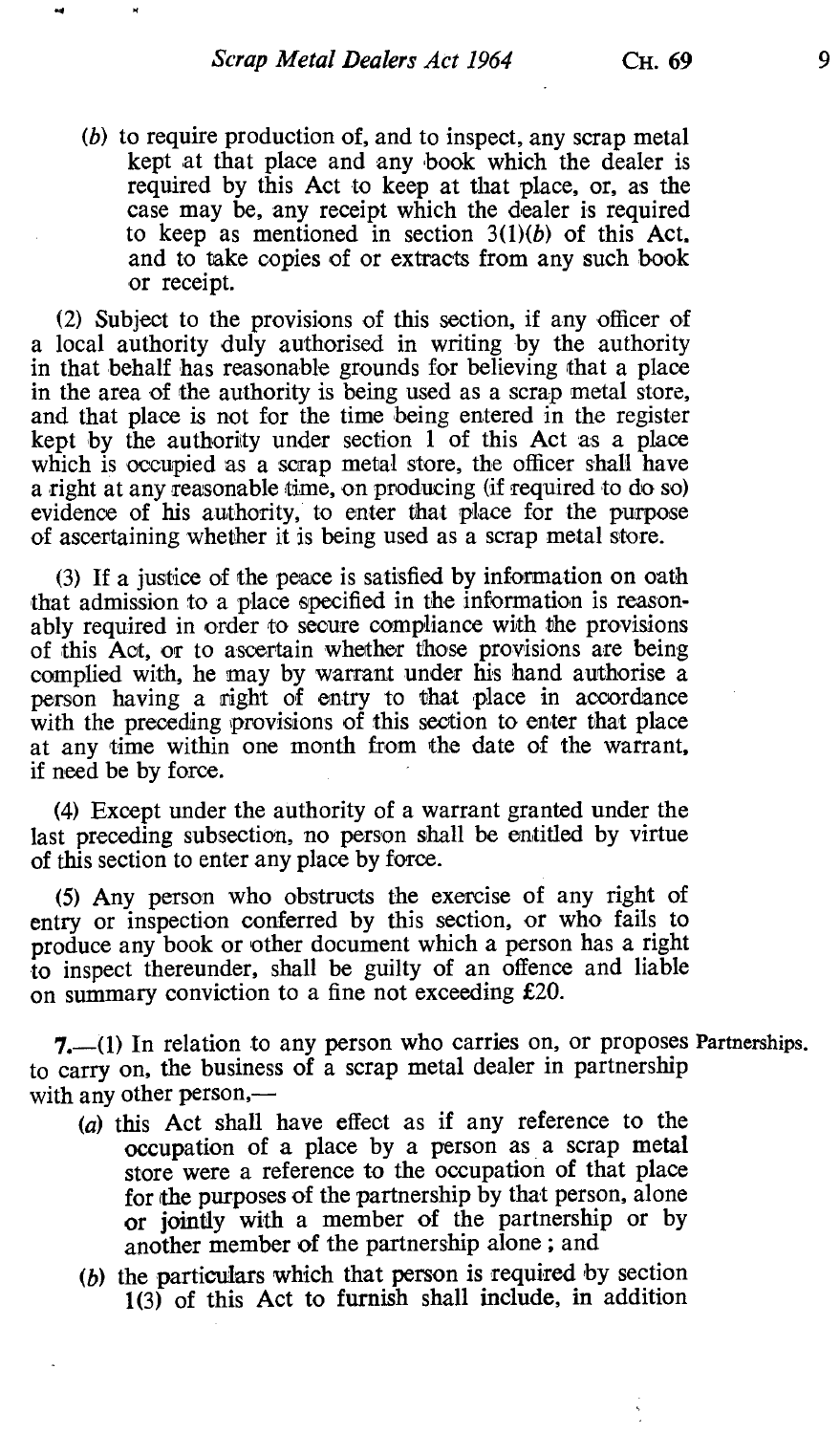to those specified in section 1(4) of this Act, the name under which the partnership is carried on, the name and place of residence of each other member of the partnership who is an individual and the name and registered or principal office of each other member of the partnership who is a body corporate.

(2) Where a place is occupied as a scrap metal store for the purposes of a business carried on in partnership, there shall not be kept at that place in compliance with section 2(1) of this Act more than one book, or, in accordance with the proviso to the said section 2(1), two books, and the requirements imposed on a person by that section in respect of that place shall, if complied with by a partner, be taken to be complied with by that person.

Financial provisions.

8. Any increase attributable to the provisions of this Act in the sums payable out of moneys provided by Parliament by way of Rate-deficiency Grant or Exchequer Equalisation Grant under the enactments relating to local government in England and Wales or in Scotland shall be defrayed out of moneys so provided.

Interpretation. 9.—(1) For the purposes of this Act a person carries on business as a scrap metal dealer if he carries on a business which consists wholly or partly of buying and selling scrap metal, whether the scrap metal sold is in the form in which it was bought or otherwise, other than a business in the course of which scrap metal is not bought except as materials for the manufacture of other articles and is not sold except as a by-product of such manufacture or as surplus materials bought but not required for such manufacture; and "scrap metal dealer" (where that expression is used in this Act otherwise than in a reference to carrying on business as a scrap metal dealer) means a person who (in accordance with the preceding provisions of this subsection) carries on business as a scrap metal dealer.

> (2) In this Act, except in so far as the context otherwise requires, the following expressions have the meanings hereby assigned to them respectively, that is to say: $-$

" article " includes any part of an article;

" itinerant collector " means a person regularly engaged in collecting waste materials, and old, broken, worn out or defaced articles, by means of visits from house to house ;

" local authority " means the council of a county borough or county district, the Common Council of the City of London or the council of a London borough ;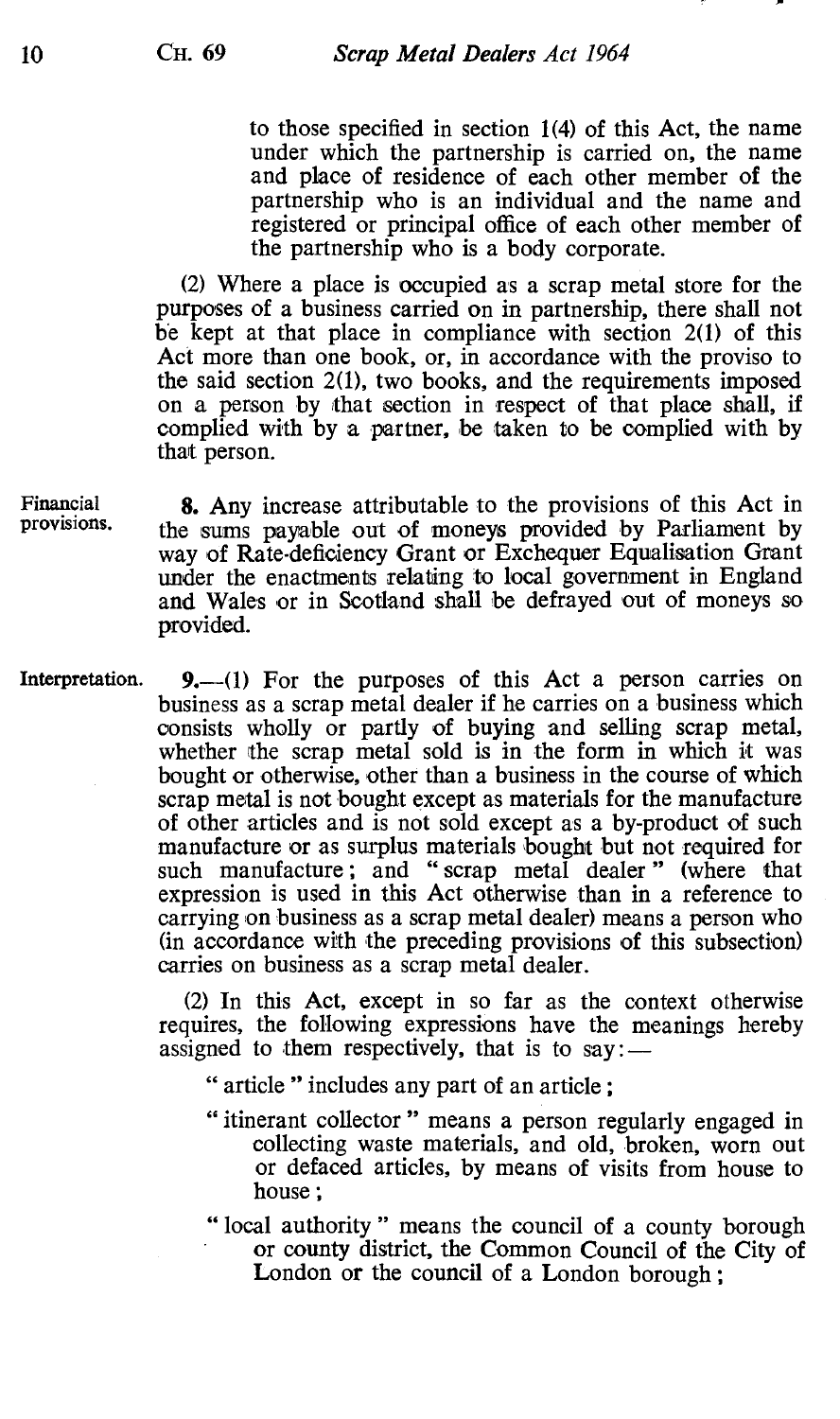- " magistrates' court " has the same meaning as in the Magistrates' Courts Act 1952; 15 & 16 Geo. 6
- " place " includes any land, whether consisting of enclosed  $\frac{\& 1}{c. 55}$ . premises or not ;
- " scrap metal " includes any old metal, and any broken, worn out, defaced or partly manufactured articles made wholly or partly of metal, and any metallic wastes, and also includes old, broken, worn out or defaced tooltips or dies made of any of the materials commonly known as hard metal or of cemented or sintered metallic carbides;
- " scrap metal store" means a place where scrap metal is received or kept in the course of the business of a scrap metal dealer.

(3) Any reference in the preceding provisions of this Act to metal, except in the phrases " hard metal " and " metallic carbides ", shall be taken as a reference to any of the following metals, that is to say, aluminium, copper, iron, lead, magnesium, nickel, tin and zinc, or, subject to the next following subsection, to brass, bronze, gunmetal, steel, white metal or any other alloy of any of the said metals.

(4) For the purposes of this Act, a substance being an alloy referred to in the last preceding subsection shall not be treated as being such an alloy if, of its weight, two per cent. or more is attributable to gold or silver or any one or more of the following metals, that is to say, platinum, iridium, osmium, palladium, rhodium and ruthenium.

(5) Any reference in this Act to a person registered under this Act as a scrap metal dealer is a reference to a person in respect of whom the particulars required by section  $\hat{1}$  of this Act are for the time being entered in a register maintained by a local authority under that section.

(6) Any reference in this Act to a registration mark borne by a vehicle is a reference to any mark which is displayed on the vehicle and is of a kind usually displayed on mechanically propelled vehicles for the purpose of complying with the provisions of the Vehicles (Excise) Act 1962 as to registration marks.  $10 \& 11$  Eliz. 2.

(7) Except in so far as the context otherwise requires, any  $c. 13$ . reference in this Act to an enactment is a reference to that enactment as amended by or under any other enactment.

10.—(1) The provisions of this Act shall have effect in sub-Repeals. stitution for the enactments relating to dealers in old metals and to dealers in marine stores (which are specified in the Schedule to this Act) in so far as, by virtue of so much of those enactments as is specified in column 3 of that Schedule, they relate to any such dealers as aforesaid.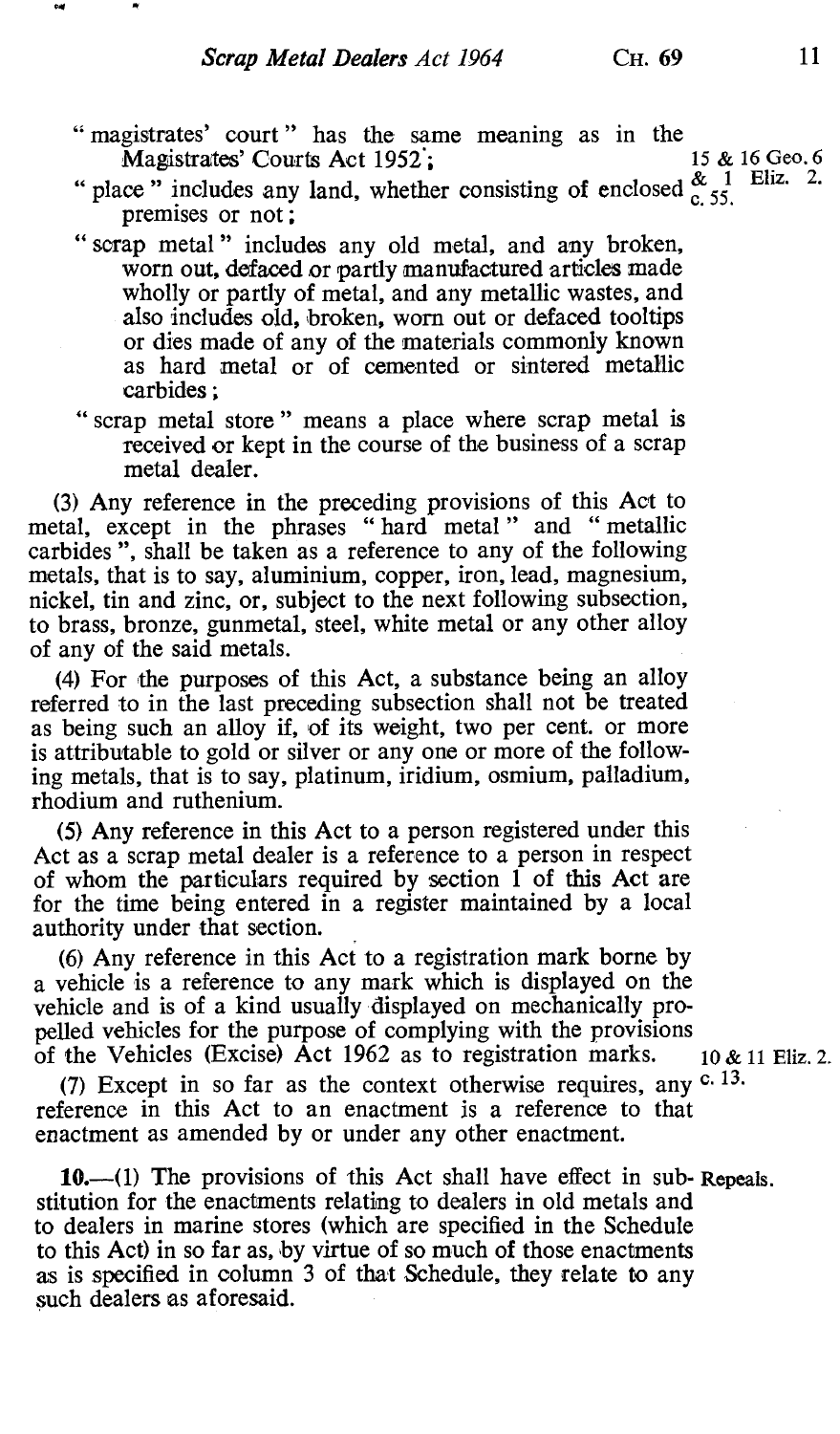(2) In accordance with the preceding subsection, the enactments specified in the Schedule to this Act are hereby repealed to ithe extent specified in column 3 of that Schedule.

(3) The Secretary of State may, after consultation with any local authority or county council appearing to him to be concerned, by order repeal any provision of any local Act being <sup>a</sup>provision which is not specified in Part II of the said Schedule and which appears to him to be unnecessary having regard to the provisions of this Act, or to be inconsistent with the provisions of this Act, and may by that order make such amendments of that or any other local Act as appear to him to be necessary in consequence of the repeal and such transitional provision as appears to him to be necessary or expedient in connection with the matter.

(4) The power to make orders under the last preceding subsection shall be exercisable by statutory instrument ; and any instrument containing such an order shall be subject to annulment in pursuance of a resolution of either House of Parliament.

 $11.(-1)$  This Act may be cited as the Scrap Metal Dealers Act 1964.

(2) This Act shall come into operation on the 1st April 1965.

(3) This Act shall not extend to Scotland or to Northern Ireland.

Short title, commencement and extent.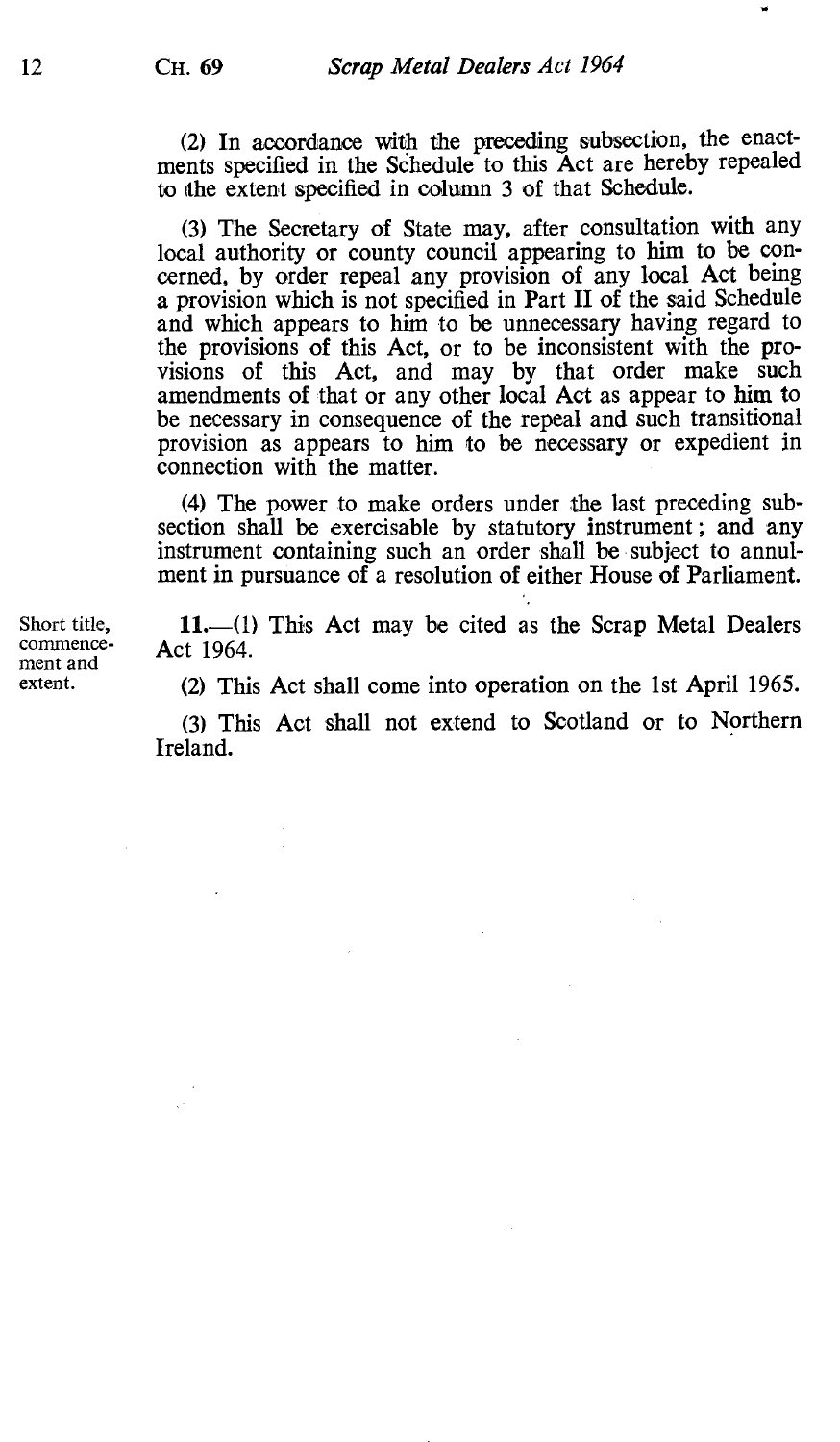e ist

# SCHEDULE

#### ENACTMENTS REPEALED

#### PART I

#### PUBLIC GENERAL ENACTMENTS

| Chapter                                             | <b>Short Title</b>                                                                                                | <b>Extent of Repeal</b>                                             |
|-----------------------------------------------------|-------------------------------------------------------------------------------------------------------------------|---------------------------------------------------------------------|
| 24 & 25 Vict.<br>c. 110.<br>c. $112.$               | The Old Metal Dealers The whole Act.<br>Act 1861.<br>Act 1871.<br>38 & 39 Vict. The Public Stores Act Section 11. | 34 & 35 Vict. The Prevention of Crimes Section 13 and the Schedule. |
| c. 25.<br>57 & 58 Vict.<br>c.60.<br>7 Edw. 7, c. 53 | 1875.<br>The Merchant Shipping<br>Act 1894.<br>The Public Health Acts                                             | Sections 538 to 542.<br>Section 86.                                 |
| $23 \& 24$ Geo. 5.<br>c. 12.                        | Amendment Act 1907.<br>The Children and Young<br>Persons Act 1933.                                                | Section 9.                                                          |

## PART II

## LOCAL ENACTMENTS

| Chapter           | <b>Short Title</b>                 | <b>Extent of Repeal</b>                                                                                                                                                                                                                                                                                                                                                                                                                      |
|-------------------|------------------------------------|----------------------------------------------------------------------------------------------------------------------------------------------------------------------------------------------------------------------------------------------------------------------------------------------------------------------------------------------------------------------------------------------------------------------------------------------|
| 7 & 8 Vict. c. xl | The Manchester Police<br>Act 1844. | In section 181, the words "or<br>Marine Stores ".<br>In section 182, the words "or<br>the Business of a Dealer in<br>Marine Stores", and the<br>words ""Licensed Dealer in<br>Marine Stores" or, as the<br>case may be '.<br>In section 188, the words "a<br>Dealer in Marine Stores, or ".<br>In section 189, the words<br>"Dealer in Marine Stores, or"<br>and the words "Licensed"<br>Dealer in Marine Stores " or,<br>as the case may be |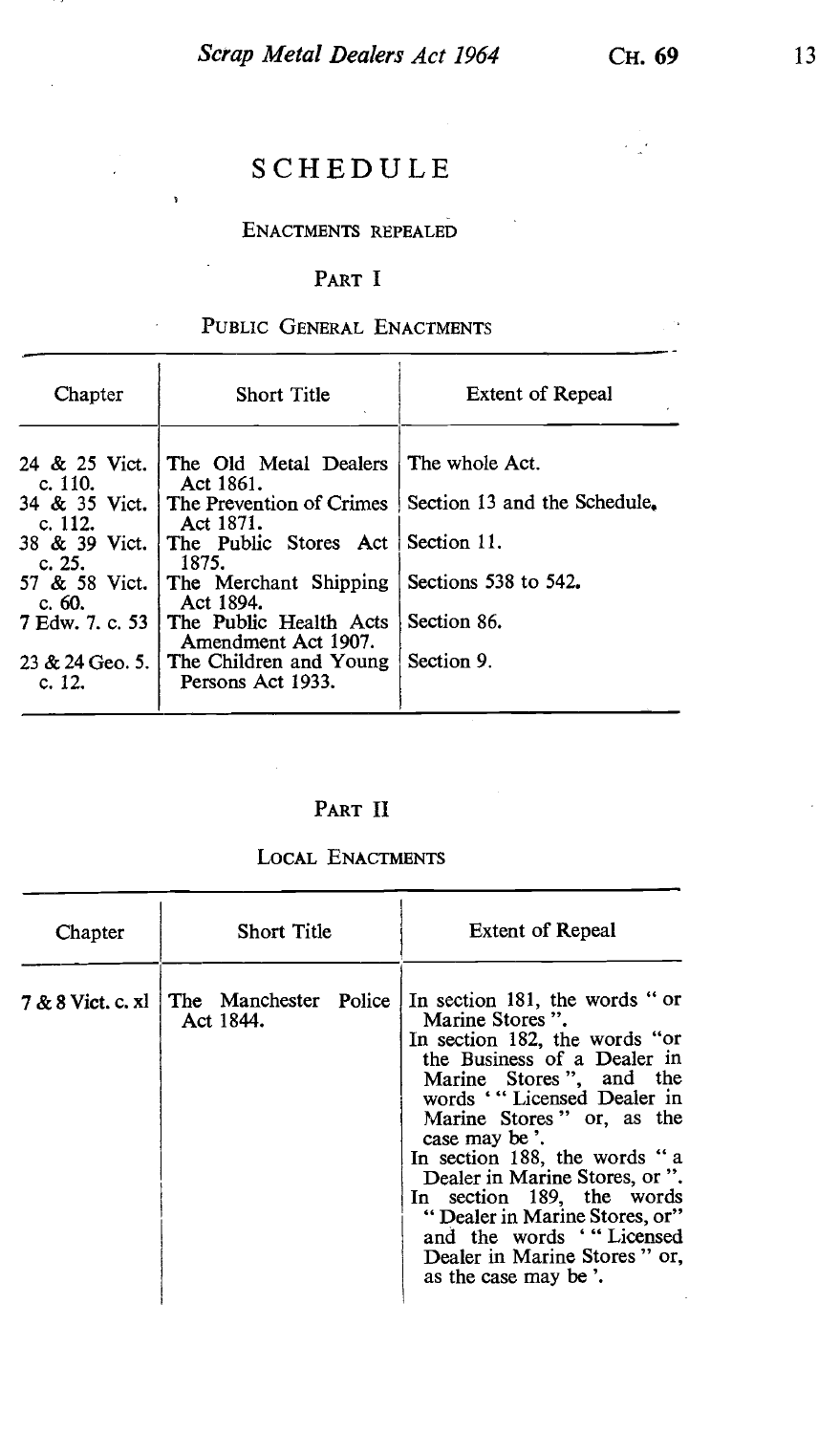$\bar{\lambda}$ 

 $\hat{\rho}$ 

| Chapter                                     | Short Title                                                                                   | <b>Extent of Repeal</b>                                                                                                                                                                                                                       |
|---------------------------------------------|-----------------------------------------------------------------------------------------------|-----------------------------------------------------------------------------------------------------------------------------------------------------------------------------------------------------------------------------------------------|
| 25 & 26 Vict.<br>c. ccv.                    | The Salford Improvement<br>Act 1862.                                                          | In section 326, the words "or<br>Marine Stores".<br>In section 327, the words<br>" Licensed Dealer in Marine<br>Stores" or, as the case may<br>be $\cdot$ .<br>In section 334, the words<br>"Dealer in Marine Stores,                         |
| 28 & 29 Vict.<br>c. cccxi.<br>31 & 32 Vict. | The Oldham<br><b>Borough</b><br>Improvement Act 1865.<br><b>The</b><br>Barrow-in-Furness      | or $"$ .<br>In section 230, the words "or<br>in Marine Stores or in old<br>Metals ".<br>Sections 173 to 176.                                                                                                                                  |
| c. civ.<br>31 & 32 Vict.<br>c. cxxvii.      | Corporation Act 1868.<br>The Halifax Corporation<br>Waterworks and Im-<br>provement Act 1868. | In section 90, the words "or<br>in Marine Stores, or in old<br>Metals,".                                                                                                                                                                      |
| 32 & 33 Vict.<br>c. CXX.                    | The St. Helens Improve-<br>ment Act 1869.                                                     | In section 308, the words "or<br>marine stores".<br>In section 309, the words<br>" Licensed Dealer in Marine<br>Stores", or, as the case may<br>be, $\cdot$ .<br>In section 316, the words                                                    |
| 32 & 33 Vict.<br>c. cxxxi.                  | The Wolverhampton Im-<br>provement Act 1869.                                                  | " dealer in marine stores, or ".<br>Sections 264 to 267.                                                                                                                                                                                      |
| 34 & 35 Vict.<br>c. cli.                    | The Huddersfield Im-<br>provement Act 1871.                                                   | Section 271, except as applied<br>by section 83 of the Hudders-<br>field Improvement Act 1880,<br>and as it applies to persons<br>dealing in the old metal<br>specified in section 118 of the<br><b>Huddersfield Corporation Act</b><br>1949. |
| 34 & 35 Vict.<br>c. cliv.                   | The Burnley Borough Im-<br>provement Act 1871.                                                | In section 369, the words "or<br>in marine stores or in old<br>metals".                                                                                                                                                                       |
| 34 & 35 Vict.<br>c. clxi.                   | The Cardiff Improvement<br>Act 1871.                                                          | Sections 28 to 31.                                                                                                                                                                                                                            |
| 35 & 36 Vict.<br>c. cxlix.                  | The Rochdale Improve-<br>ment Act 1872.                                                       | In section 188, the words "or<br>in marine stores or in old<br>metals ".                                                                                                                                                                      |
| 40 & 41 Vict.<br>c. ccvii.                  | The Margate Extension<br>and Improvement Act<br>1877.                                         | In section 43, the words<br>" marine store dealers" and<br>the words from "the term<br>marine store dealer" to the<br>words "any description, and".                                                                                           |
| 42 & 43 Vict.<br>c. xcii.                   | The Warrington Corpora-<br>tion Lighting and Im-<br>provement Act 1879.                       | Sections 26 to 30, except as they<br>apply to rag-and-bone men.                                                                                                                                                                               |
| 43 & 44 Vict.<br>c. ccxv.                   | The Derby Improvement<br>Act 1879.                                                            | Sections 105 to 114.                                                                                                                                                                                                                          |

 $\overline{\phantom{a}}$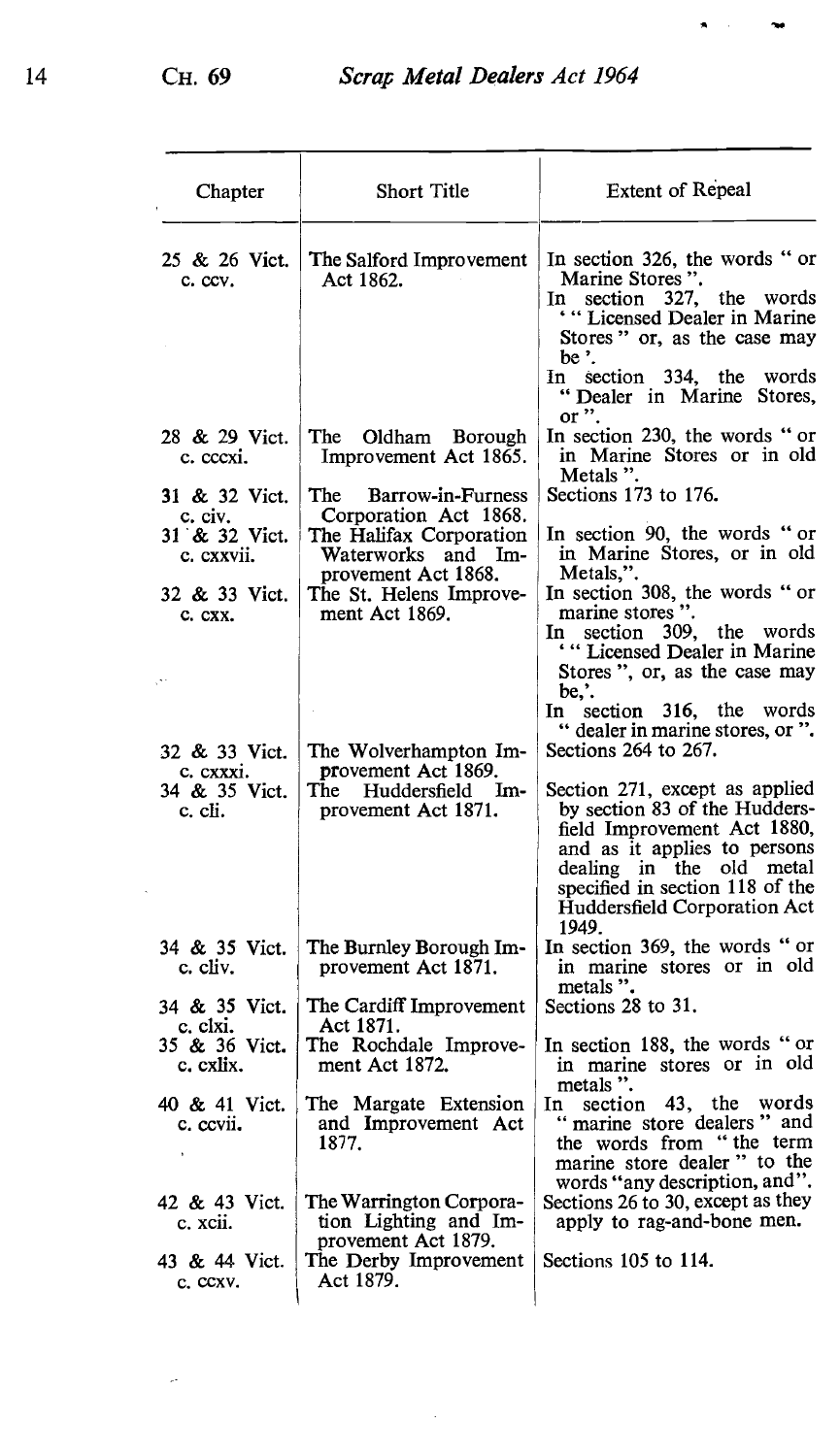| Chapter                                                                   | <b>Short Title</b>                                                                 | <b>Extent of Repeal</b>                                                                                                                                                                                                                                                                                                                                                |
|---------------------------------------------------------------------------|------------------------------------------------------------------------------------|------------------------------------------------------------------------------------------------------------------------------------------------------------------------------------------------------------------------------------------------------------------------------------------------------------------------------------------------------------------------|
| 43 & 44 Vict.<br>c. cxxvii.                                               | The Wigan Improvement<br>Act 1880.                                                 | In section 46, the words from<br>" anchors, cables, sails " to<br>the words " old metal goods,<br>or " and the words " or<br>marine stores of any descrip-<br>tion".                                                                                                                                                                                                   |
| 45 & 46 Vict.<br>c. ccxlix.                                               | The Macclesfield Corpora-<br>tion Act 1882.                                        | In section 82, the words "or<br>in marine stores or in old<br>metals".                                                                                                                                                                                                                                                                                                 |
| 5 Edw. 7. c. i.                                                           | The Leeds Corporation<br>(Consolidation) Act<br>1905.                              | Sections 221 to 226.                                                                                                                                                                                                                                                                                                                                                   |
| 1 & 2 Geo. 5.<br>c. cxvii.                                                | The St. Helens Corpora-<br>tion Act 1911.                                          | In section 101 $(1)$ and 101 $(4)$ ,<br>the words " or marine stores"<br>in each place where they<br>occur.                                                                                                                                                                                                                                                            |
| 3 & 4 Geo. 5.                                                             | The Bradford Corporation                                                           | Section 71.                                                                                                                                                                                                                                                                                                                                                            |
| c. xcvi.<br>8 & 9 Geo. 5.<br>c. 1xi.                                      | Act 1913.<br>The Sheffield Corporation<br>(Consolidation) Act<br>1918.             | Section 482.                                                                                                                                                                                                                                                                                                                                                           |
| 11 & 12 Geo. 5.<br>c. Ixxiv.                                              | The Liverpool Corpora-<br>tion Act 1921.                                           | Section 502, as it applies to<br>dealers in marine stores other<br>than persons specified in sub-<br>section 1 (A) of that section,<br>and in section $502$ (1), the<br>words " and any public Act in<br>force in the city with respect<br>to dealers in marine stores",<br>paragraph (B), and the words<br>from "and the provisions"<br>to the end of the subsection. |
| 11 & 12 Geo. 5.<br>c. xciii.<br>23 <i>&amp;</i> 24 Geo. 5.<br>c. lxxxiii. | The Wigan Corporation<br>Act 1921.<br>The Middlesbrough Cor-<br>poration Act 1933. | In section $147$ (2), the words<br>" or marine stores".<br>In section 365 (1), the words<br>" marine store dealers", and<br>the words from 'the term<br>"marine store dealer"' to<br>the words "1894, and ".                                                                                                                                                           |
| $1 & 2$ Geo. 6.                                                           | The Blackburn Corpora-<br>tion Act 1938.                                           | Section 18.                                                                                                                                                                                                                                                                                                                                                            |
| c. lii.<br>12, 13 & 14<br>6.<br>Geo.<br>c. xliii.                         | The Bolton Corporation<br>Act 1949.                                                | In section 113, in subsection $(1)$ ,<br>the words "of a dealer in<br>marine stores or "; in sub-<br>section (7), the words "a<br>dealer in marine stores or<br>and the words '"Licensed<br>dealer in marine stores " or ';<br>and in subsection (12), the<br>words " or marine stores " in<br>each place where they occur.                                            |
| 6 & 7 Eliz. 2.<br>c. <i>i.</i>                                            | The Wallasey Corpora-<br>tion Act 1958.                                            | In section 126, in subsection $(1)$ ,<br>the words from " and $(b)$ any<br>person" to the end of the<br>subsection.                                                                                                                                                                                                                                                    |

þ,